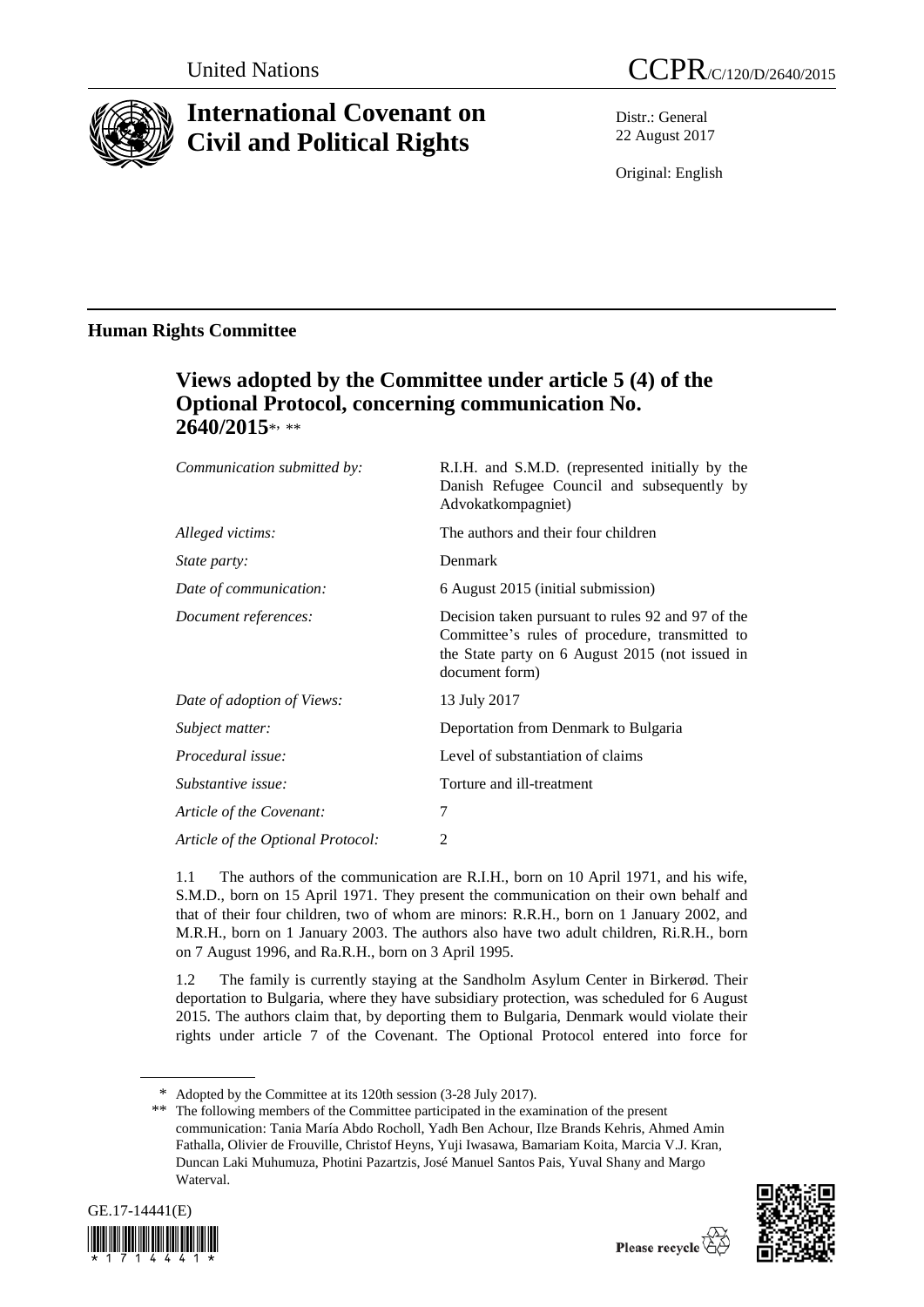Denmark on 23 March 1976. The author is represented by counsel, initially by the Danish Refugee Council and subsequently by Advokatkompagniet.

1.3 The communication was registered on 6 August 2015. Pursuant to rule 92 of its rules of procedure, the Committee, acting through its Special Rapporteur on new communications and interim measures, requested the State party to refrain from deporting the authors to Bulgaria while their case was under consideration by the Committee. On 7 August 2015, the Refugee Appeals Board suspended the deadline for the authors' departure from Denmark until further notice, in accordance with the Committee's request.

1.4 On 8 February 2016, as part of its observations on admissibility and the merits, the State party requested that the Committee review its request for interim measures. On 2 May 2016, the Committee, acting through its Special Rapporteur on new communications and interim measures, denied the State party's request to lift interim measures.

#### **The facts as submitted by the authors**

2.1 The authors originate from the Syrian Arab Republic and fled the country together to seek protection in Europe. They entered Denmark in January 2015. On 21 April 2015 and 11 June 2015, the Danish Immigration Service rejected their applications for residence. On 3 August 2015, the Refugee Appeals Board upheld the decisions of the Danish Immigration Service.

2.2 In Bulgaria, the authors were registered as asylum seekers, but they did not receive any assistance and had to buy their own food. They only had the use of a shared bath and toilet, and at one point there was no water for 10 days. The guards at the asylum centre did not speak to the applicants in an appropriate manner, and the children were not allowed to go to school.

2.3 The authors themselves did not need medical assistance during their stay in Bulgaria. A friend of Ra.R.H., the authors' eldest son, died because no one called for an ambulance when he needed it. The friend died about a week after the authors left Bulgaria. The eldest son was sent a photo of his dead friend, and this had a great psychological impact upon him.

2.4 Furthermore, individuals from a party called the "Bald Ones" attacked an asylum centre around 30 minutes away from where the authors were staying. According to the authors, this party hates refugees and asylum seekers.

2.5 When the family members received their residence permits in Bulgaria in November 2014, they had to sign a document committing themselves to leaving the asylum centre within 14 days. As asylum seekers, they had received 65 leva (about 13 euros) per month, but that support was discontinued once they had obtained a residence permit. The authors did not receive any other type of support. The family stayed at the asylum centre, and every second day guards would come and threaten to evict them by force from the centre if they did not leave voluntarily. The family had nowhere to go and was not given any form of assistance.

#### **The complaint**

3.1 The authors claim that, by deporting them to Bulgaria, the State party would breach their rights under article 7 of the Covenant. They maintain that they should be regarded as vulnerable, given the young age of their two minor children. The authors claim they fear that a return to Bulgaria will expose them and their children to inhuman or degrading treatment contrary to the best interests of the children, since they face homelessness, destitution, lack of access to health care and lack of personal safety in Bulgaria, where they did not find any durable humanitarian solution.

3.2 The authors are not prepared to go back to Bulgaria because there is no access to health care, even in very urgent situations. Secondly, the authors' children do not have access to schools and the authors themselves do not have access to employment. Consequently, they say, the family does not have access to decent living conditions.

3.3 The authors add that reception conditions in Bulgaria for asylum seekers are substandard. Although in theory, an integration programme formally exists, and although,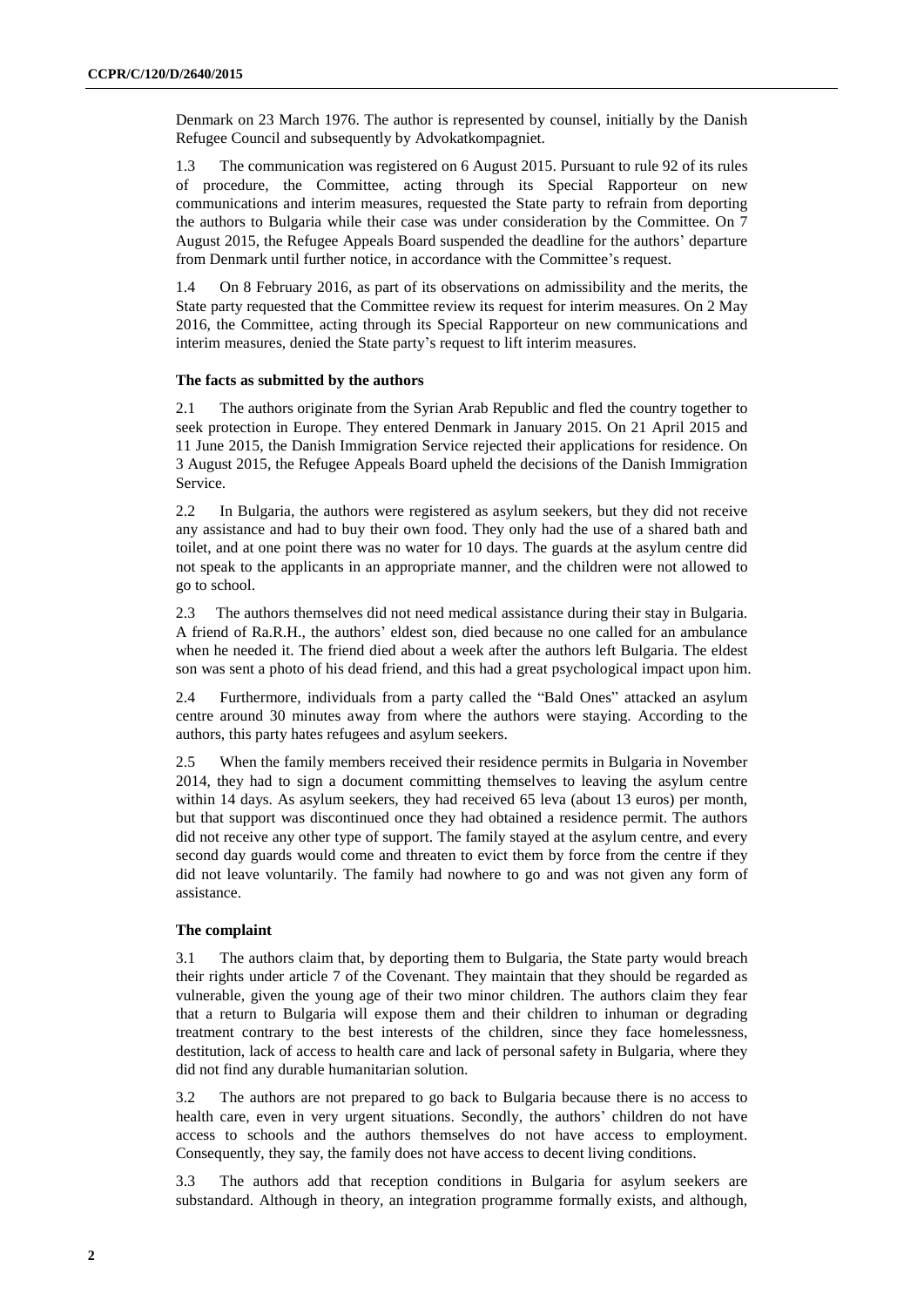according to national law, asylum seekers have access to the labour market, health-care system, social services and assistance in finding housing, in reality it is almost impossible for this group to find a job or a safe place to live.<sup>1</sup> According to the authors, several organizations, such as the Asylum Information Database and the Office of the United Nations High Commissioner for Refugees (UNHCR) have reported that persons who have been granted refugee status or subsidiary protection in Bulgaria lack opportunities to become integrated and find lasting solutions. Refugees and humanitarian-status holders have to ensure their integration into the local society through their own efforts and capacity, with the limited assistance of non-governmental and volunteer organizations.<sup>2</sup> Conditions for children, in particular, have been described as particularly problematic by UNHCR, which has stressed the urgent need for asylum-seeking children and children found to be in need of international protection to be provided with access to education without further delay.<sup>3</sup> Reports also state that child support has been discontinued for refugee children in Bulgaria, stating that, in November 2013, the Agency for Social Support instructed its local departments to reject onward monthly child support allowances, which previously had been provided for recognized individuals without any restrictions or limitations. Restrictions continued during 2014 as well.<sup>4</sup>

3.4 Another organization has also noted that, after granting refugee or humanitarian status (equivalent to subsidiary protection), the Government stops giving refugees the 65 leva per month which they had received as asylum seekers. Human Rights Watch researchers met recognized refugees who were homeless and squatting in unfinished, abandoned buildings in the vicinity of the open centres.<sup>5</sup> In its update of April 2014,<sup>6</sup> UNHCR stated that there continued to be a gap with regard to access to health care when asylum seekers were recognized as refugees or were granted subsidiary protection. Additionally they had to pay a monthly instalment of approximately 17 leva (8.7 euros) in order to access the services of the national health insurance, as did nationals. Medicines were not covered, nor was psychological care. Lack of adequate and affordable housing was another area seriously affecting the beneficiaries of protection in Bulgaria. The authors say that the only accessible accommodation support is that provided in the reception centres, to which a person has access for only six months after being granted the status of asylum seeker. In addition, it has been reported that the asylum authority evicts some refugees even within the valid accommodation period, including those from vulnerable groups such as sick, disabled and elderly people, single parents and families with underage children.<sup>7</sup>

3.5 The authors add that, without support from Bulgarian institutions for social inclusion and integration, newly recognized refugees are in a highly vulnerable position, exposed to higher risks of extreme poverty, unemployment, homelessness, xenophobic and racist attitudes and discrimination.

3.6 Although, in 2011, the Bulgarian authorities adopted a multi-year programme for the integration of refugees, which was supposed to run until 2020, a national audit found that the implementation of the strategy for the integration of refugees in the period 2011-2013 had failed to produce any effect.<sup>8</sup> The Bulgarian authorities failed to allocate any funding for the integration programme for the year 2014, which resulted in the programme's

<sup>1</sup> The authors refer to two publications: Asylum Information Database, *National Country Report — Bulgaria* (April 2014) and Office of the United Nations High Commissioner for Refugees (UNHCR), *Where is my Home? Homelessness and Access to Housing among Asylum-Seekers, Refugees and Persons with International Protection in Bulgaria* (Sofia, 2013), pp. 11-13.

<sup>2</sup> Asylum Information Database, *Country Report — Bulgaria* (January 2015), p. 40.

<sup>3</sup> UNHCR, *Bulgaria as a Country of Asylum: UNHCR Observations on the Current Situation of Asylum in Bulgaria* (April 2014), p. 13.

<sup>4</sup> Asylum Information Database, *Country Report — Bulgaria* (January 2015), pp. 41-42.

<sup>5</sup> Human Rights Watch, "Containment plan: Bulgaria's pushbacks and detention of Syrian and other asylum seekers and migrants", 28 April 2014. Available from www.hrw.org/report/2014/04/28/containment-plan/bulgarias-pushbacks-and-detention-syrian-andother-asylum-seekers.

<sup>6</sup> UNHCR, *Bulgaria as a Country of Asylum*, p. 12.

<sup>7</sup> Asylum Information Database, *Country Report — Bulgaria* (January 2015), p. 41.

<sup>8</sup> Council of Europe, *Report of the Commissioner for Human Rights of the Council of Europe, Following his Visit to Bulgaria from 9 to 11 February 2015* (Strasbourg, 2015), para. 124.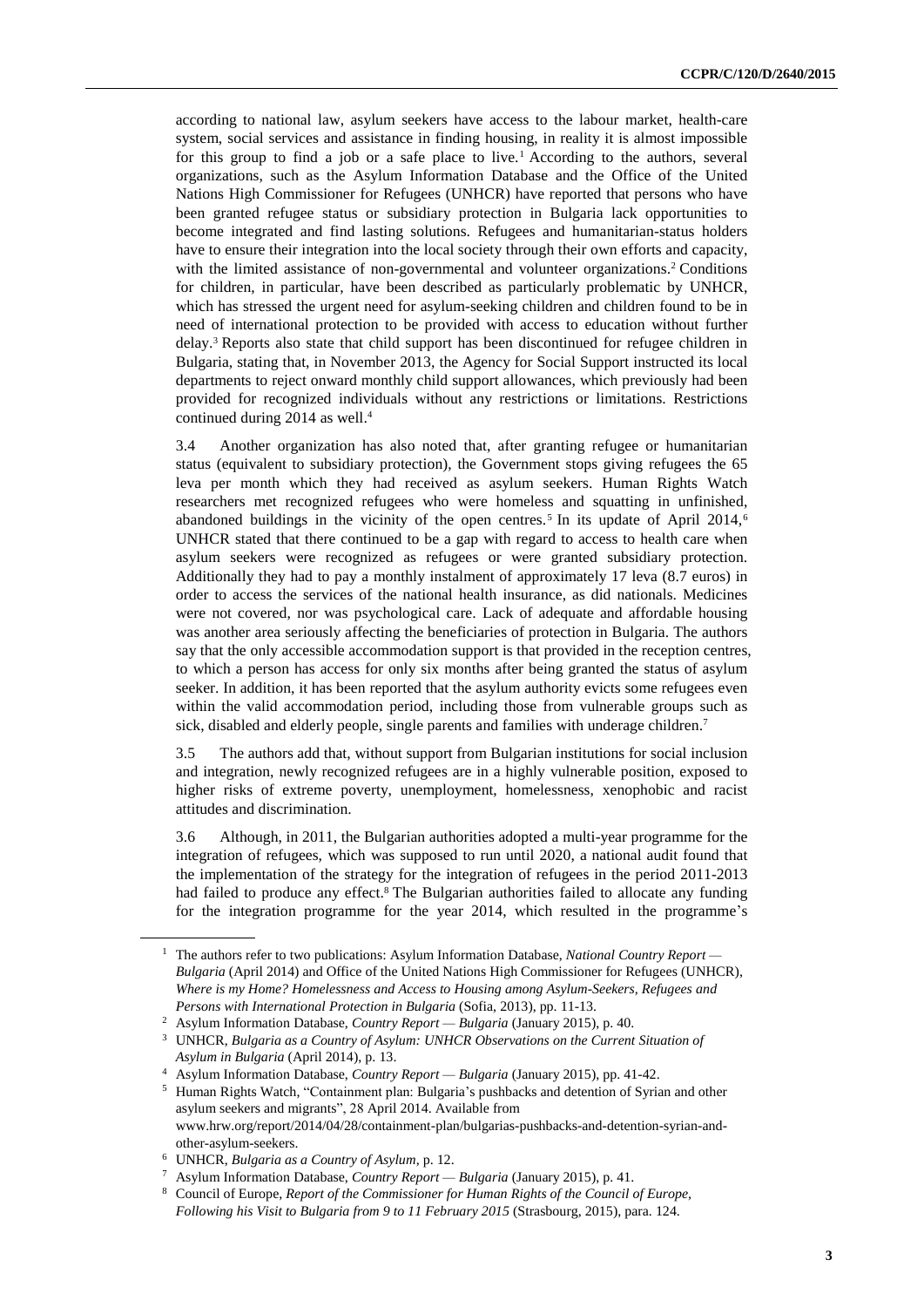discontinuance. UNHCR also expressed concern in this respect, stating that, in the absence of a solid strategy and sustainable programme to ensure access to livelihoods, affordable housing, language tuition and effective access to formal education for children, beneficiaries of international protection might not have effective access to self-reliance opportunities, and thus might be at risk of poverty and homelessness. <sup>9</sup> Amnesty International echoed this concern, stating that recognized refugees faced problems in accessing education, housing, health care and other public services.<sup>10</sup>

3.7 The authors further fear that they will be attacked by xenophobic groups. Such groups are common in Bulgaria and remain unaddressed by the State authorities, which cannot protect asylum seekers against attacks. The number of attacks has recently increased. In a September 2014 report, the European Commission against Racism and Intolerance expressed concern about hate speech with respect to refugees in Bulgaria, noting that racist and intolerant speech in political discourse was escalating, and that the authorities rarely voiced any counter-hate speech message to the public.<sup>11</sup> On 11 March 2014, the European Court of Human Rights ruled, in *Abdu v. Bulgaria* (application No. 26827/08) that the Bulgarian authorities had failed to properly investigate the potentially racist nature of an attack on a Sudanese national. The authors assert that the family would therefore not feel safe in Bulgaria and would face destitution, tantamount to inhumane and degrading treatment contrary to the best interests of the children.

3.8 The authors refer to the decision by the European Court of Human Rights in the case of *Tarakhel v. Switzerland* (application No. 29217/12), which highlighted the special vulnerability of asylum-seeking children, even when they were accompanied by their parents. The authors also refer to the Committee's findings under article 7 of the Covenant in the case of *Jasin et al. v. Denmark* (communication No. 2360/2014, Views adopted on 22 July 2015). They conclude that, as a family unit with young children, they are particularly vulnerable to inhumane and degrading treatment in Bulgaria. They add that the risk faced in the case of their return is personal and irreparable, judging from the background information available and the previous experience of the family in Bulgaria.

3.9 According to the authors, even though there is no uniform definition of conditions which would fall within the category of inhumane or degrading treatment, the European Court of Human Rights, in its decision on *M.S.S. v. Belgium and Greece* (application No. 30696/09), has determined that the state of extreme poverty of the applicant, who had lived in a park in Athens for months without access to food or sanitation, amounted to degrading treatment under article 3 of the European Convention on Human Rights. According to the authors, while the facts differ in the case at hand, the latter case supports the finding that homelessness and extreme poverty can amount to inhumane and degrading treatment. The authors were asked to leave the asylum centre, and felt compelled to flee Bulgaria, with no alternative considering the extremely hard living conditions to which recognized refugees were exposed.

3.10 The authors reiterate that there is no reintegration programme for refugees in Bulgaria, who thus face serious poverty, homelessness and limited access to health care, education and employment. They add that, based on their personal experience and their vulnerability as the parents of two minor children, and in the light of the above background information, there is a real risk that they will be exposed to treatment amounting to illtreatment in breach of article 7 of the Covenant.

#### **State party's observations on admissibility and the merits**

4.1 On 8 February 2016, the State party submitted that the communication should be considered inadmissible or, alternatively, devoid of merit. The State party recalls that the authors entered Denmark in January 2015 without valid travel documents. Ra.R.H., the authors' adult son born on 3 April 1995, entered Denmark on 3 February 2015 without

<sup>9</sup> UNHCR, *Bulgaria as a Country of Asylum*, p. 16.

<sup>10</sup> Amnesty International, *Amnesty International report 2014-15, Bulgaria*, 25 February 2015. Available from www.refworld.org/docid/54f07e10c.html.

<sup>11</sup> European Commission against Racism and Intolerance, *ECRI Report on Bulgaria* (*Fifth Monitoring Cycle*) (Strasbourg, 16 September 2014), p. 9.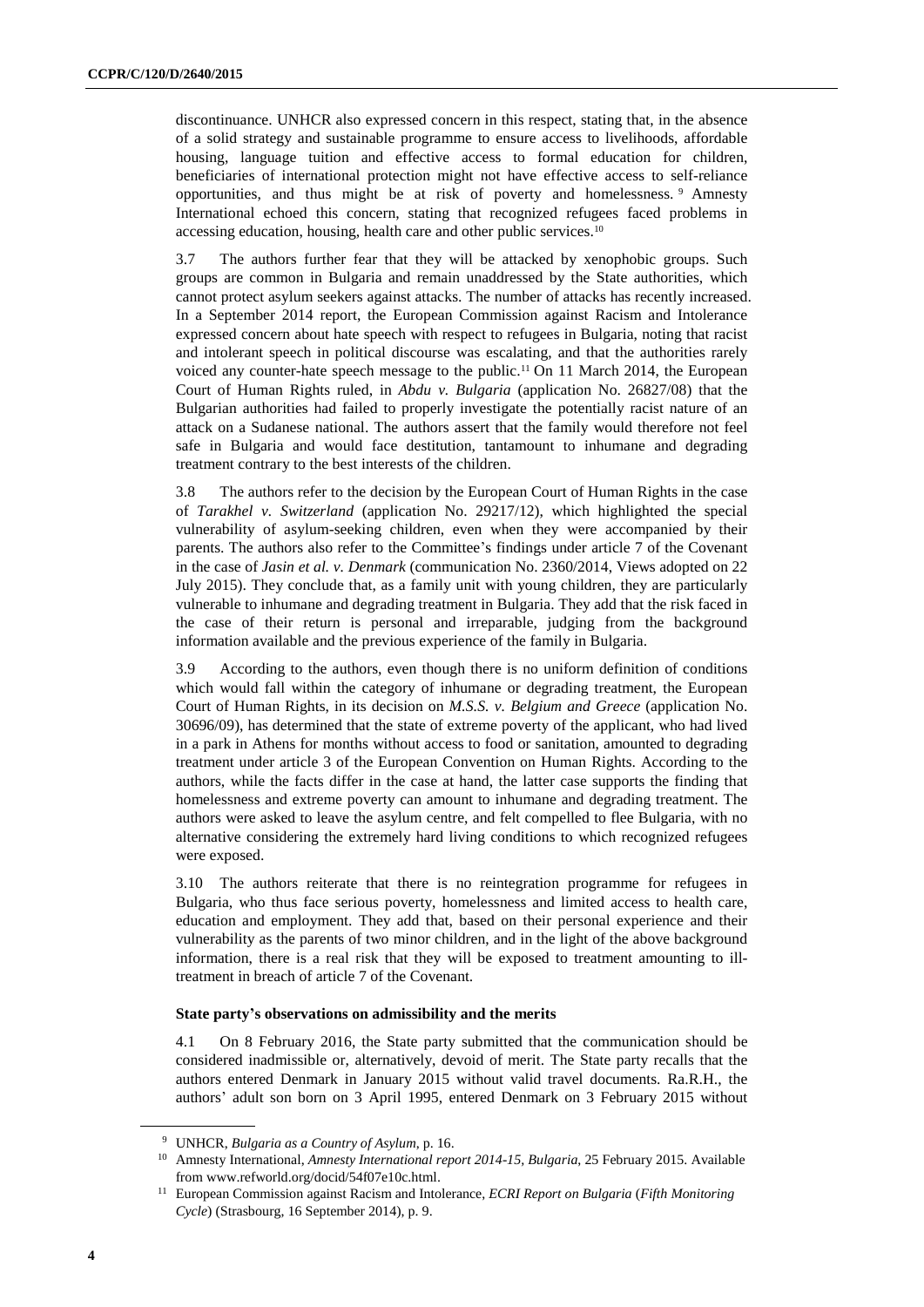valid travel documents. The authors applied for asylum on 31 January 2015 and 3 February 2015, respectively. On 21 April 2015 and 11 June 2015, respectively, the Danish Immigration Service refused the authors' applications for residence under section 7 of the Danish Aliens Act, pursuant to section 29 of the Aliens Act. On 11 May 2015 and 26 June 2015, respectively, the authors appealed the decisions to the Refugee Appeals Board. On 3 August 2015, the Refugee Appeals Board upheld the decisions of the Danish Immigration Service to refuse residence to the authors.

4.2 The State party further notes that, in a communication dated 5 August 2015, the authors brought the matter before the Committee, claiming that deporting them to Bulgaria would constitute a breach of article 7 of the Covenant. On 7 August 2015, the Refugee Appeals Board suspended the deadline for the authors' departure from Denmark until further notice, in accordance with the Committee's request.

4.3 The State party submits that, in its decision of 3 August 2015, the Refugee Appeals Board stated, with respect to the authors R.I.H., S.M.D. and their two minor children, that it appeared from the first sentence of section 48a (1) of the Aliens Act that, if an alien claimed to fall within section 7 [of the Act], the Danish Immigration Service must make a decision as soon as possible on refusal of entry, transfer or retransfer under the rules of Part 5. Pursuant to section 29, an application for residence under section 7 could be refused if the alien had already obtained protection in a country falling within section 29a (1), i.e. a country covered by the Dublin Regulation. In the case at hand, the Board considered it a fact that the appellants had been granted residence, in the form of subsidiary protection, in Bulgaria. It appeared from the explanatory notes to Bill No. 72 of 14 November 2014 on section 29 of the Aliens Act that refusal of residence under that provision was allowed only if the conditions for considering the relevant country to be a country of first asylum had been met, because the alien had previously obtained protection in that country. One of the requirements for such a refusal of residence was that the alien must be protected against refoulement and that it must be possible for the alien to enter and stay lawfully in the country of first asylum. The personal integrity and safety of the alien must also be protected, but it could not be required that the alien must have the exact same standard of living as the nationals of the country of first asylum. However, it was a requirement under UNHCR Executive Committee conclusion No. 58 that the alien must be treated in accordance with recognized basic human standards in the country of first asylum.

4.4 The State party submits further that, according to its case law, the Refugee Appeals Board examined whether the alien had access to housing and medical assistance, the possibility of employment in the private or public sector, the possibility of settling freely and the possibility of owning real estate. In the present case, the Board determined that it would be possible for the authors to enter and stay lawfully in Bulgaria and that they would be protected against refoulement in that country. The Board observed that, on 13 October 2014, the authors had obtained subsidiary protection in Bulgaria, a member State of the European Union and a party to the Convention relating to the Status of Refugees, which stipulated compliance with the principle of non-refoulement (art. 33 (1)).

4.5 As regards the general conditions for aliens granted residence in Bulgaria, the Board determined that it would not imply a risk of inhumane or degrading treatment, as referred to in article 4 of the Charter and prohibited by article 3 of the European Convention on Human Rights and article 7 of the International Covenant on Civil and Political Rights, to refuse entry to the appellants. The Board also determined that the authors' personal integrity and safety would be protected.

4.6 Concerning the authors' allegation of xenophobic violence in Bulgaria, the Board indicated that if relevant, the authors would be able to seek protection from the Bulgarian authorities. Moreover, it observed that, judging from the authors' interview with the Danish Immigration Service on 31 March 2015 and 9 June 2015, they were not referring to any specific conflict with private individuals or authorities in Bulgaria.

4.7 The Board further determined that the general socioeconomic conditions for refugees who were granted residence in Bulgaria could not independently lead to the conclusion that the authors could not be returned to Bulgaria. The Board took into consideration available background information, including a report published by UNHCR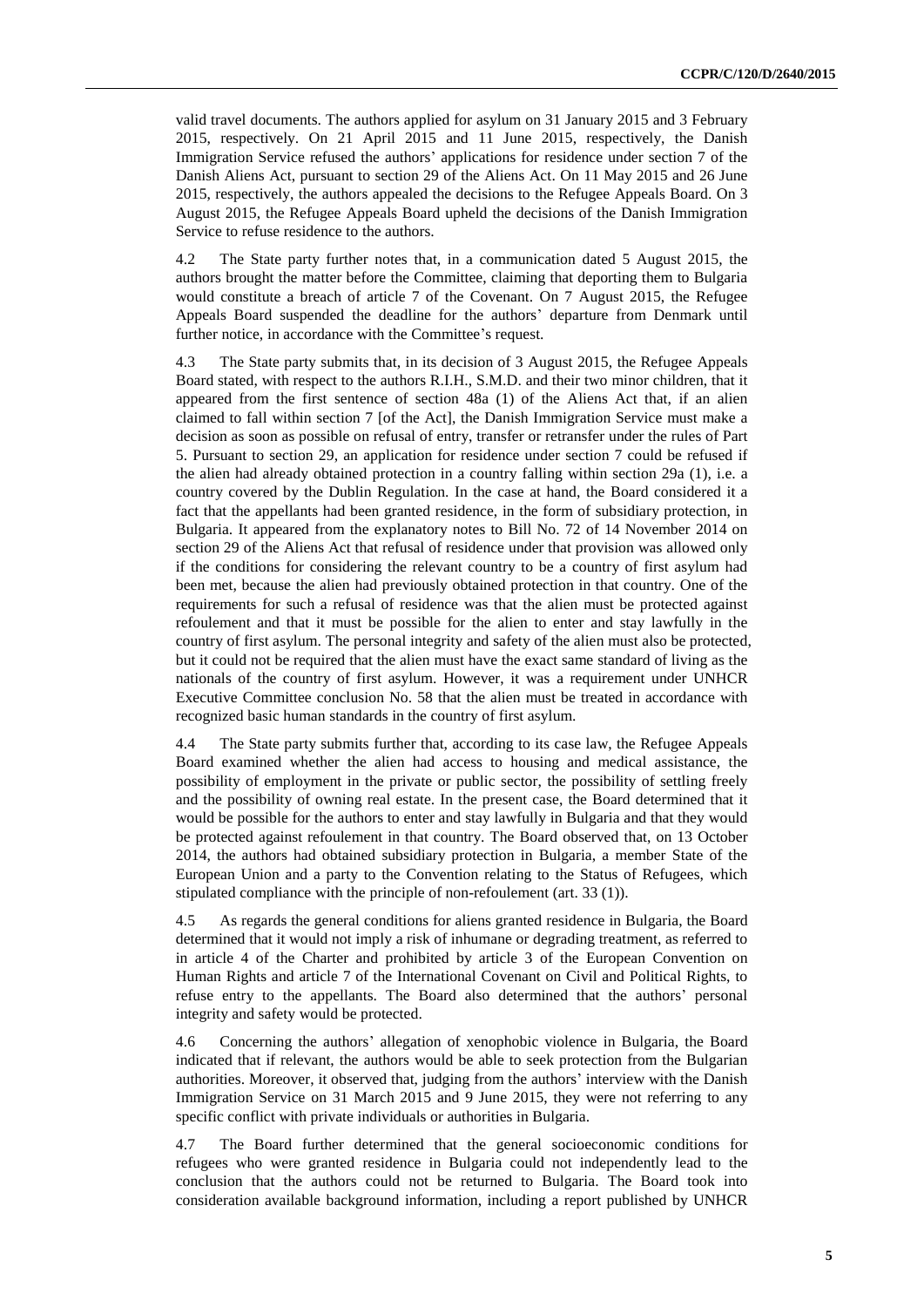in December 2013,<sup>12</sup> which indicated that individuals who had been granted refugee or protection status in Bulgaria enjoyed the same rights as Bulgarian nationals. It also appears from a report on the asylum system in Bulgaria published by the Danish Refugee Council that, once issued, a residence permit gives access to the labour market and social benefits, including unemployment benefits, although it is difficult to find a job in practice because of language problems and a high unemployment rate. It follows from a memorandum on the conditions for asylum seekers and refugees in Bulgaria, drafted by the Danish Refugee Council in November 2014 on the basis of meetings with Bulgarian non-governmental organizations, that individuals with refugee status have access to health insurance, although they have to pay for it. Furthermore, it appears from a report published by UNHCR in December 2014 <sup>13</sup> that, under Bulgarian legislation, alien beneficiaries of international protection are entitled to the same social assistance and services as Bulgarian nationals, and they also have the same health-care rights and the right to health insurance of their own choice.

4.8 According to the Refugee Appeals Board, the housing situation of refugees was often difficult because the latter did not obtain financial support, and municipal housing required that at least one member of the family must hold Bulgarian nationality and that the family must have been registered in the municipality concerned for a specified period. Children of refugees granted international protection had access to schooling, but on the condition that refugee children had successfully completed a language course and that the family was registered at a definite address.

4.9 In the light of the above background information, the Refugee Appeals Board found no basis to set aside the assessment made by the Danish Immigration Service that the authors' personal integrity and safety would be protected in Bulgaria, where the socioeconomic conditions must be considered adequate. Accordingly, the Board determined that it would not be contrary to article 3 of the Convention on the Rights of the Child to deport the authors to Bulgaria.

4.10 The State party recalls that the authors were granted residence in Bulgaria in November 2014. It also notes that, after spending four months at the asylum centre, the authors were given a residence permit valid for three years. It considers that the authors have failed to establish a prima facie case for the purposes of admissibility of their communication under article 7 of the Covenant, as they have not been able to show substantial grounds for believing that they would be in danger of being subjected to inhuman or degrading treatment or punishment if deported to Bulgaria. The communication is therefore manifestly ill-founded.

4.11 Should the Committee find the authors' communication admissible, the State party submits that the authors have not sufficiently established that it would constitute a violation of article 7 of the Covenant to deport them to Bulgaria. The State party recalls the Committee's jurisprudence setting the threshold for the risk, which must be real and personal.<sup>14</sup> According to the State party, the authors did not produce any substantial new information or views on their circumstances beyond the information which was already relied upon in their asylum proceedings.

4.12 The State party recalls that, when considering whether a country can serve as a country of first asylum under the Dublin procedure, the Refugee Appeals Board requires, as an absolute minimum, that the relevant asylum seeker must be protected against refoulement, and that his or her personal integrity and safety must be protected in the country of first asylum, which includes certain socioeconomic considerations. However, it cannot be required that the relevant asylum seekers must have completely the same social living standards as the country's own nationals.

<sup>12</sup> UNHCR Regional Representation for Central Europe, *Refugee Integration and the Use of Indicators: Evidence from Central Europe* (Budapest, 2013).

<sup>13</sup> UNHCR, *Monitoring Report on the Integration of Beneficiaries of International Protection in the Republic of Bulgaria* (Sofia, 2014).

<sup>14</sup> The State party refers to the Committee's Views in communication No. 2007/2010, *J.J.M. v. Denmark*, Views adopted on 26 March 2014, para. 9.2.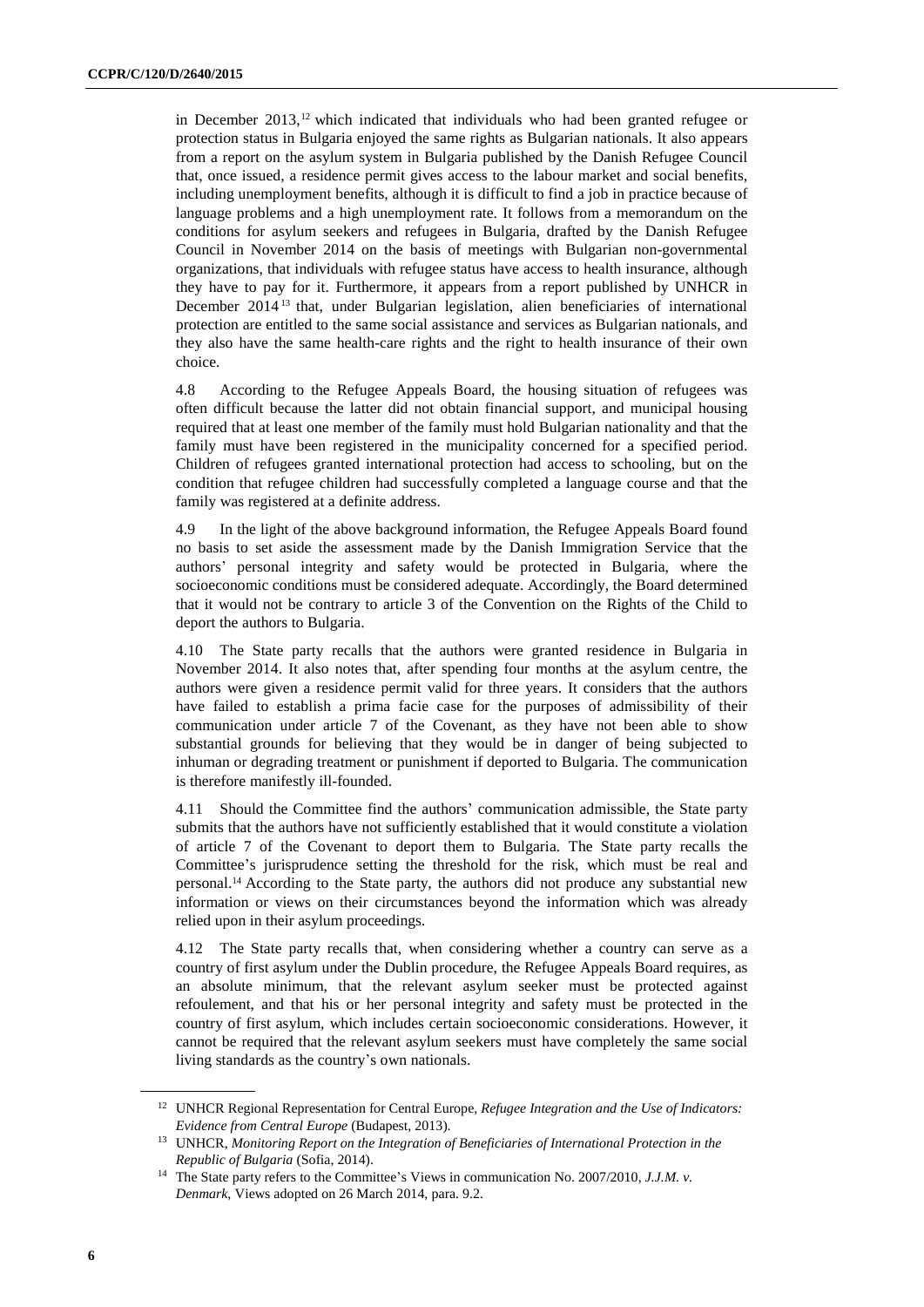4.13 The State party recalls that the authors' statements and allegations were thoroughly considered by the Danish Immigration Service and the Refugee Appeals Board, including their claims related to living conditions. The State party also stresses that the authors' statements about reception conditions in Bulgaria are relevant only to individuals falling under the Dublin procedure, but not for the assessment whether a country can serve as the authors' country of first asylum. In this regard, the authors' reference to the Asylum Information Database country report for Bulgaria of January 2015 applies only to asylum seekers.

4.14 The State party adds that the authors' assertion that they risk homelessness and may have to live on the streets if deported to Bulgaria is substantiated neither by their past experience, nor by the background information available. According to their own information, the authors were accommodated at the asylum centre after being granted residence in Bulgaria and were allowed to stay there, even though they had been told to leave the centre within 14 days and had been instructed by the police to stay elsewhere. Accordingly, the authors were not homeless during their stay in Bulgaria. The State party further observes that it appears from the UNHCR report *Where is my Home?* that the quality of accommodation of asylum seekers and protection status holders after leaving the registration and reception centres is directly dependent on their employment and income, but also dependent on their family status.<sup>15</sup> In general, refugee families, in particular those with young children, encounter a more positive attitude from landlords. No cases have been recorded of families being forced to leave the registration and reception centres without being provided with accommodation, or at least with funds to rent lodgings.

4.15 With respect to the authors' allegation based on a report that the Bulgarian authorities discontinue the payment of a monthly allowance once asylum seekers are granted residence, <sup>16</sup> the State party stresses that, according to the same source of information, refugees acquire the rights and obligations of Bulgarian nationals. During their own experience, the authors were provided with 65 leva per month as asylum seekers, and non-governmental information indicates that the amount granted to persons with protection status is equal to the social aid granted to Bulgarian nationals, and that recognized refugees have the right to receive financial support for up to six months after the positive decision.<sup>17</sup>

4.16 The State party further submits that the authors' submission about the alleged lack of access to medical assistance during their stay in Bulgaria is based solely on unsubstantiated information, and is not aligned with the general information available on conditions for aliens granted protection status in Bulgaria.<sup>18</sup> The same is true of the authors' submission that they risk having only limited access to health care if deported to Bulgaria. <sup>19</sup> Information indicates that, under Bulgarian legislation, beneficiaries of international protection are entitled to the same social assistance and services as Bulgarian nationals, and they also have the same health-care rights and the right to health insurance of their own choice.<sup>20</sup> The State party further observes that the authors neither requested nor needed medical assistance or health-care services in Bulgaria.

4.17 As regards the authors' information about racially motivated assaults and rhetoric, the State party observes that the Bulgarian Government has addressed and condemned racist attacks and rhetoric and notes that, on 14 February 2014 following the attack on the Dzhumaya Mosque in Plovdiv, the Government published a second joint declaration calling for guarantees of civil, ethnic and religious peace and the police detained over 120 people in connection with the attack.<sup>21</sup> The State party also observes in this respect that the authors

<sup>15</sup> UNHCR, *Where is my Home?*, p. 6.

<sup>16</sup> Human Rights Watch, "Containment Plan", p. 5.

<sup>17</sup> Asylum Information Database, *Country Report — Bulgaria* (January 2015), p. 41.

<sup>18</sup> See, for example, UNHCR, *Where is my Home?*, p. 24.

<sup>19</sup> The State party refers to two reports: *Bulgaria as a Country of Asylum* and Tsvetelina Hristova and others, *Trapped in Europe's Quagmire: the Situation of Asylum Seekers and Refugees in Bulgaria* (Munich, Bordermonitoring.eu, 2014), from which it appears that refugees in Bulgaria have access to health-care services and that medical treatment is free if the asylum-seekers register with a general practitioner.

<sup>20</sup> UNHCR, *Monitoring Report*.

<sup>21</sup> The State party cites *Bulgaria as a Country of Asylum*, p. 14.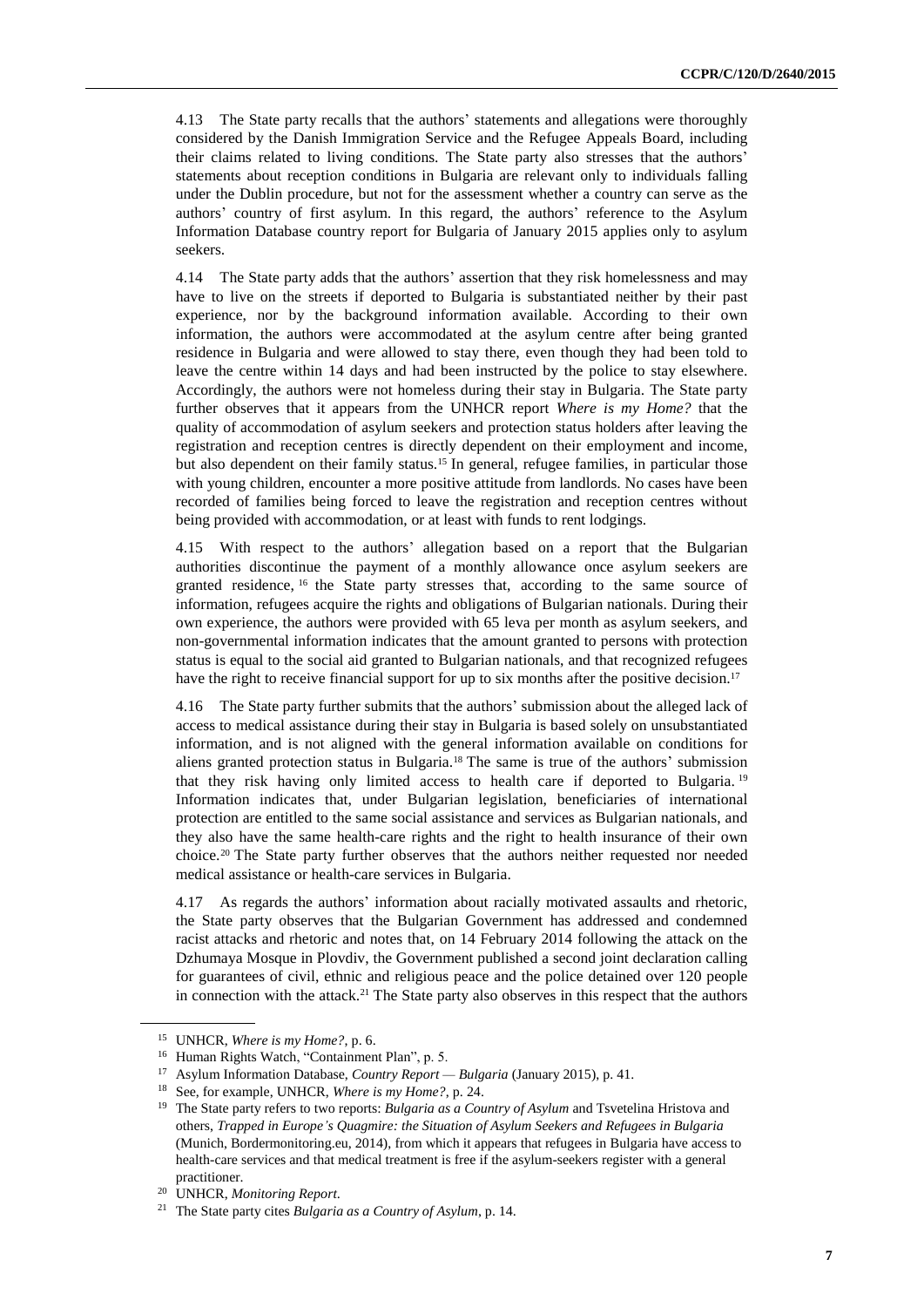can seek protection from the relevant authorities, should they experience any problems of a racist nature. Their reported past experiences of fearing a group called the "Bald Ones" cannot change that assessment. Besides, the authors themselves have not experienced any problems with that group or similar groups.

4.18 As regards the submission about insufficient access to education and schooling, the State party notes that available information indicates that asylum seekers under 18 years of age have access to education on the same conditions as those applicable to Bulgarian nationals.<sup>22</sup> However, before being enrolled in Bulgarian municipal schools, refugee and asylum-seeking children must successfully complete a language course. Attending compulsory school is free of charge.

4.19 Concerning the authors' allegations that, if deported to Bulgaria, they will not have access to accommodation, and that they will thus most likely have to live on the streets with their children, the State party refers to the decision by the European Court of Human Rights in the case of *Samsam Mohammed Hussein and others v. the Netherlands and Italy* (application No. 27725/10). The Court stated in that decision that the assessment whether there were substantial grounds for believing that an applicant faced a real risk of being subjected to treatment that would be in breach of article 3 of the European Convention on Human Rights must necessarily be a rigorous one and inevitably required that the Court assess the conditions in the receiving country against the standard of that provision of the Convention. In that connection, the Court further stated (paras. 70 and 71), that the mere fact of return to a country where one's economic position would be worse than in the expelling Contracting State was not sufficient to meet the threshold of ill-treatment proscribed by article 3 of the Convention; that article 3 could not be interpreted as obliging the High Contracting Parties to provide everyone within their jurisdiction with a home; and that the provision did not entail any general obligation to give refugees financial assistance to enable them to maintain a certain standard of living.

4.20 Regarding the authors' reference to the decision of the European Court of Human Rights in the case of *Tarakhel v. Switzerland*, the State party is of the opinion that it cannot be inferred from this judgment that individual guarantees must be obtained from the Bulgarian authorities in the case at hand, which concerns the transfer of a family already granted protection status in Bulgaria.

4.21 As for the Committee's Views in the case of *Jasin et al. v. Denmark*, the State party distinguishes the facts of that case from those of the present case, noting that the former concerned a single woman with minor children, whose residence permit for Italy had expired. The case at hand concerns the deportation of a family consisting of a mother, a father and their two minor children, as well as two adult children, who all still hold valid residence permits for subsidiary protection in Bulgaria. In the opinion of the State party, the cases are therefore not comparable.

4.22 The State party therefore submits that the Refugee Appeals Board took into account all relevant information in its decision and that the communication has not brought to light any information substantiating the assertion that the authors risk such persecution or abuse on their return to Bulgaria as would justify granting them asylum. It recalls the Committee's established jurisprudence, $23$  according to which important weight should be given to the assessment conducted by the State party, unless it was found that the evaluation was clearly arbitrary or amounted to a denial of justice. In the present case, the State party submits that the authors are trying to use the Committee as an appellate body to reassess the factual circumstances advocated in support of their claim for asylum. There is no basis for challenging the assessment made by the Refugee Appeals Board, according to which the authors failed to establish that there were substantial grounds for believing that they would be in danger of being subjected to inhuman or degrading treatment or punishment if deported to Bulgaria. Against that background, the State party submits that

<sup>22</sup> Ibid.

<sup>23</sup> See *P.T. v. Denmark* (communication No. 2272/2013,Views adopted on 1 April 2015), para. 7.3; *K. v. Denmark* (communication No. 2393/2014, Views adopted on 16 July 2015), paras. 7.4 and 7.5.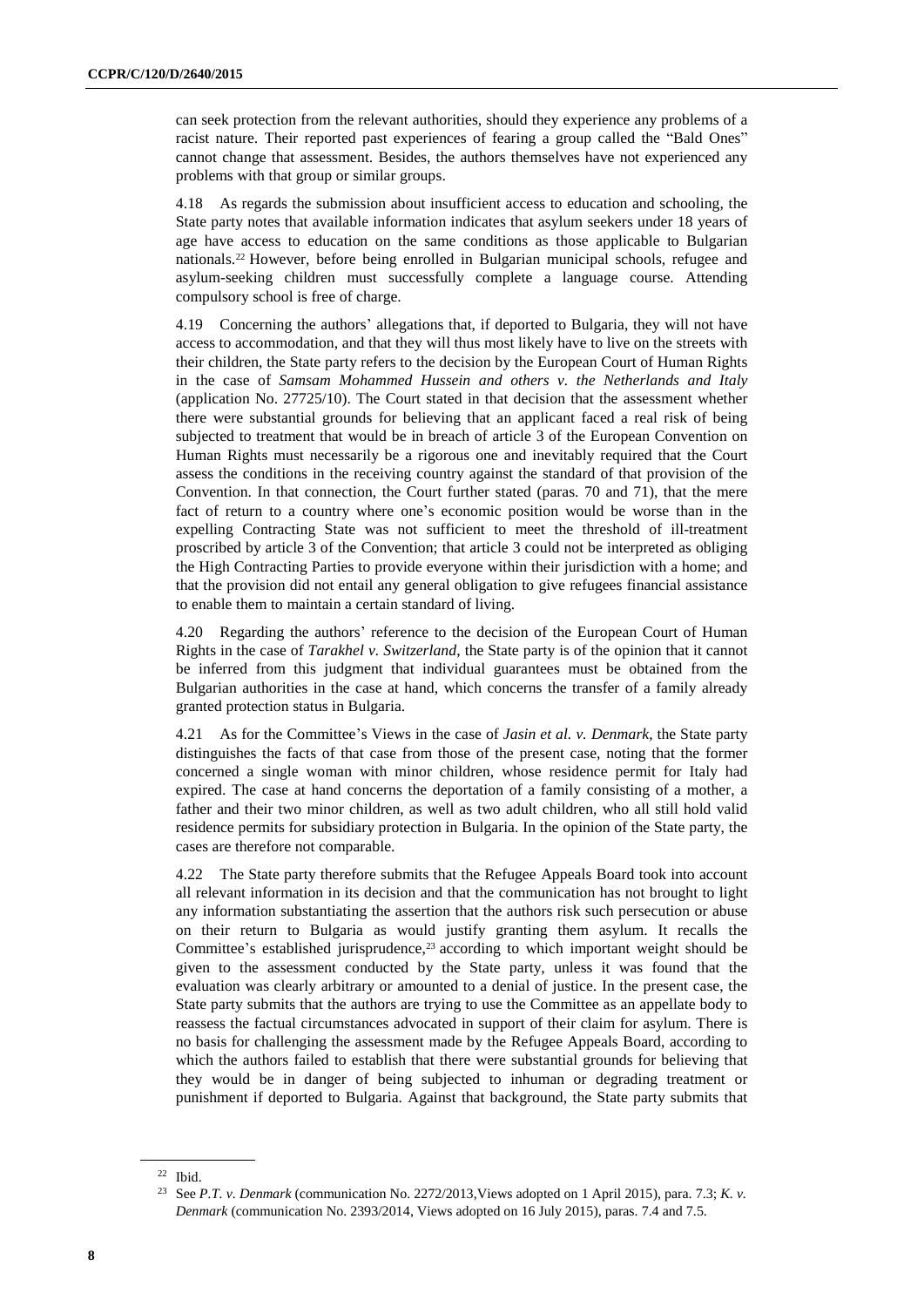the deportation of the authors to Bulgaria would not constitute a violation of article 7 of the Covenant.

#### **Authors' comments on the State party's observations**

5.1 In their comments of 11 April 2016, <sup>24</sup> the authors maintain that their deportation to Bulgaria would constitute a breach of article 7 of the Covenant. The authors assert that they would face inhuman and degrading treatment by being forced to live in the streets with no access to housing, food or sanitary facilities and no prospect of finding a durable humanitarian solution.

5.2 The authors stress that the assessment of a first-asylum claim includes not only the principle of non-refoulement, but also the assessment whether the person with international protection is permitted to remain there and to be treated in accordance with recognized basic human standards until a durable solution is found for them, as stated in UNHCR Executive Committee conclusion No. 58. The authors submit that the Refugee Appeals Board has failed to undertake a thorough assessment of the risk that they would face in case of deportation to Bulgaria and, in particular, to establish whether they would be treated in accordance with recognized basic human standards. The mere fact that Bulgaria is bound by the European Convention on Human Rights is not an automatic indication that the country complies with that Convention.

5.3 The authors further stress that the Board has already determined, in the past, that families with minor children are in a particularly vulnerable situation. From October 2014 to September 2015, the Board assessed 72 cases of applicants with refugee status or subsidiary protection status in Bulgaria. The Board granted asylum in 11 of these cases, based on the vulnerable status of families, along with the lack of essential support and medical treatment in Bulgaria. Therefore, the Board not only has the possibility of granting protection to families in need of special care, but has actually done so.

5.4 With respect to the State party's claim that the authors did not experience homelessness, the latter stress that they had nowhere to go when they were forced to leave the asylum centre, and found themselves in a situation where they were forced into secondary movement, inter alia because of homelessness.

5.5 As for medical care, the authors stress that the Refugee Appeals Board has, in several decisions, established that there is a lack of appropriate medical support in Bulgaria. The fact that the family has, or has not, already requested or needed medical assistance or health care is immaterial when assessing whether a lack of appropriate medical support may expose them to a breach of article 7 of the Covenant. The authors add that refugees' access to health care is restricted in Bulgaria. General access depends on prepaid insurance, which is not covered by the State. Even where a refugee has paid for the health insurance, he or she still has to pay for medicines and psychological treatment, which may be vital for traumatized refugees and torture victims. <sup>25</sup> In addition, because of the administrative workload and prejudice against refugees, only 4 out of 130 general practitioners have agreed to add refugees to their patient lists.

5.6 The authors stress that the cumulative effect of their experiences amounts to a wellfounded fear of treatment in breach of article 7 of the Covenant. They reiterate that racially motivated crimes against minorities are not prosecuted in Bulgaria, being treated by the authorities as hooliganism.<sup>26</sup>

5.7 As for children's education, the authors note that the Bulgarian Council on Refugees and Migrants reported in 2014 that only 45 refugee children were enrolled in the Bulgarian municipal school system, while a total of 825 refugee children were registered in Bulgaria.

<sup>&</sup>lt;sup>24</sup> As of this date, the authors were represented by Advokatkompagniet. [A valid power of attorney is on file.]

<sup>25</sup> The authors refer to a report by Förderverein PRO ASYL, *Erniedrigt, Misshandelt, Schutzlos: Flüchtlinge in Bulgarien* (April 2015), p. 34. Available from https://www.proasyl.de/wpcontent/uploads/2015/04/150415\_Bulgarienbericht.pdf.

<sup>26</sup> Amnesty International, *Missing the Point: Lack of Adequate Investigation of Hate Crimes in Bulgaria* (February 2015), p. 27.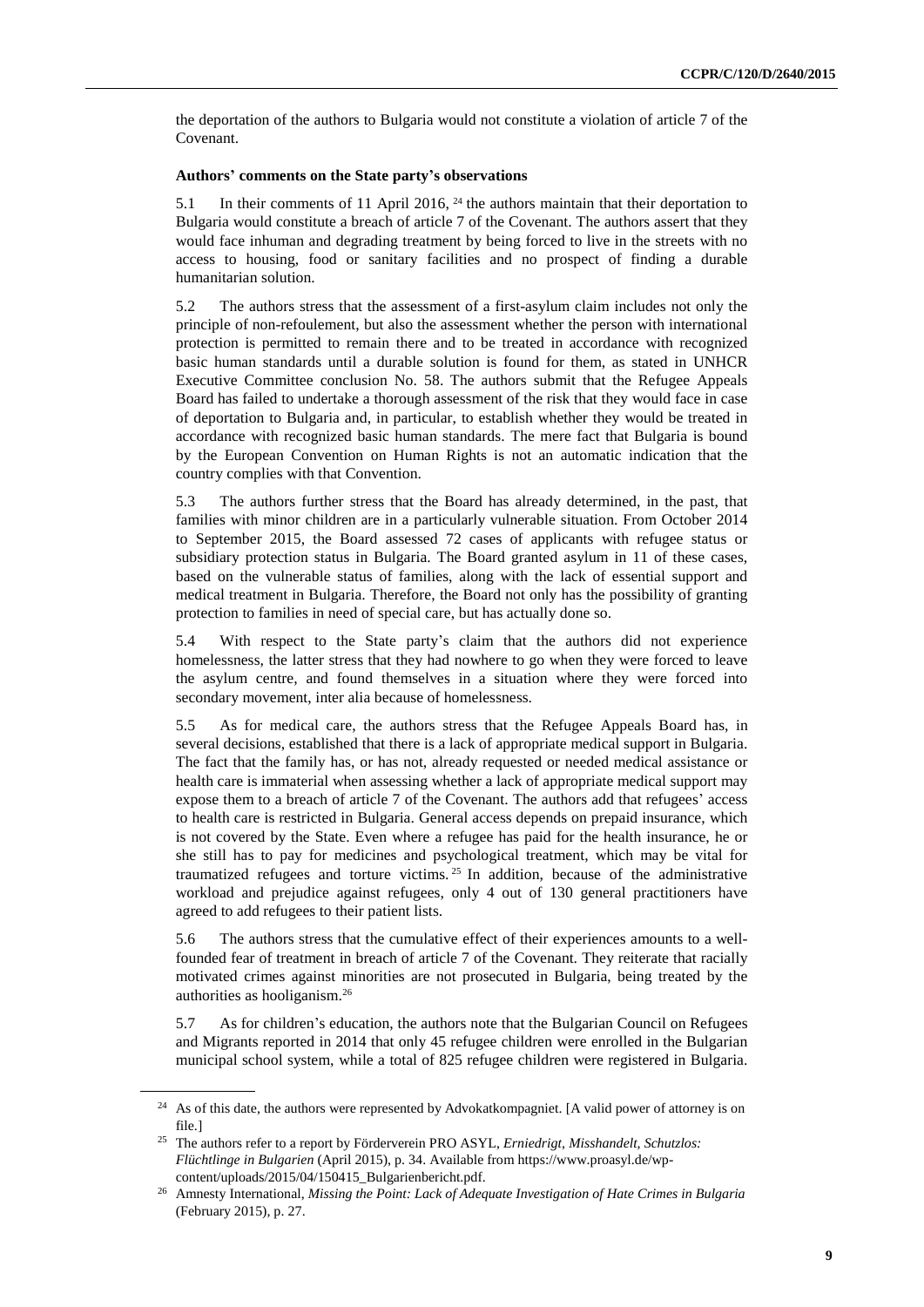Thus, over 90 per cent of the registered refugee children were not enrolled in the municipal school system. The bureaucratic administration and the difficulties of enrolment in the mandatory language course constitute a de facto violation of the children's right to education, say the authors.

5.8 The authors reiterate that the Committee's Views in *Jasin et al. v. Denmark* are relevant in their situation. As in that case, it was wrong of the State party to assume that, as holders of valid residence permits in Bulgaria, the authors would benefit from their theoretical rights and social benefits. It is up to the State party to undertake an individualized assessment on the actual risk faced in case of deportation. As such, there were procedural defects in the Refugee Appeals Board's assessment, which is why the authors have resorted to the Committee.

#### **State party's additional observations**

6.1 On 4 November 2016, the State party provided additional observations, generally referring to its observations of 8 February 2015. It reiterates that the Refugee Appeals Board made a full and thorough assessment of all the circumstances of the case, including an assessment of the information in the case at hand, in conjunction with the information on conditions in the country of first asylum. It asserts that the authors have not established that the assessment made by the Refugee Appeals Board is clearly arbitrary or manifestly illfounded.

6.2 According to the State party, the various cases cited by the authors in which the Board determined that Bulgaria could not serve as the country of first asylum do not reflect arbitrariness, but rather the fact that the Board makes a specific and individual assessment in each individual case. The finding made by the Board in the case at hand, that Bulgaria can serve as the authors' country of first asylum, was thus based on a specific assessment of the circumstances in this case.

6.3 The State party refers to the Committee's jurisprudence<sup>27</sup> and distinguishes the present case from that of *Jasin et al. v. Denmark*, previously considered by the Committee, which concerned the deportation of a single mother who suffered from asthma, required medication and had three minor children, and whose residence permit for Italy had expired. The State party stresses that the case at hand concerns the deportation of a married couple with four children, two of whom are adults; that none of the family members suffers from any diseases requiring medical treatment; and that all family members have been granted residence permits in Bulgaria. The State party further notes that the authors have failed to specify any irregularity in domestic decision-making by the Bulgarian authorities, and refers to the case of *A.A.I. and A.H.A. v. Denmark* (communication No. 2402/2014, Views adopted by the Committee on 29 March 2016), in which the Committee found that it was not contrary to article 7 of the Covenant to deport a married couple and their two minor children to Italy, where they had all previously been issued with residence permits. According to the State party, the same reasoning should apply in the case at hand.

6.4 As for the background information referred to by the authors, the State party notes that the same information was included in the other background material on Bulgaria available to the Refugee Appeals Board, and was thus also taken into account in the Board's assessment of the authors' case.

#### **Issues and proceedings before the Committee**

#### *Consideration of admissibility*

7.1 Before considering any claim contained in a communication, the Human Rights Committee must decide, in accordance with rule 93 of its rules of procedure, whether or not the communication is admissible under the Optional Protocol to the Covenant.

<sup>&</sup>lt;sup>27</sup> The State party further refers to the individual dissenting opinion of Committee members Yuval Shany, Konstantine Vardzelashvili and Sir Nigel Rodley in the case of *Abdilafir Abubakar Ali and Mayul Ali Mohamad v. Denmark* (communication No. 2409/2014, Views adopted on 29 March 2016).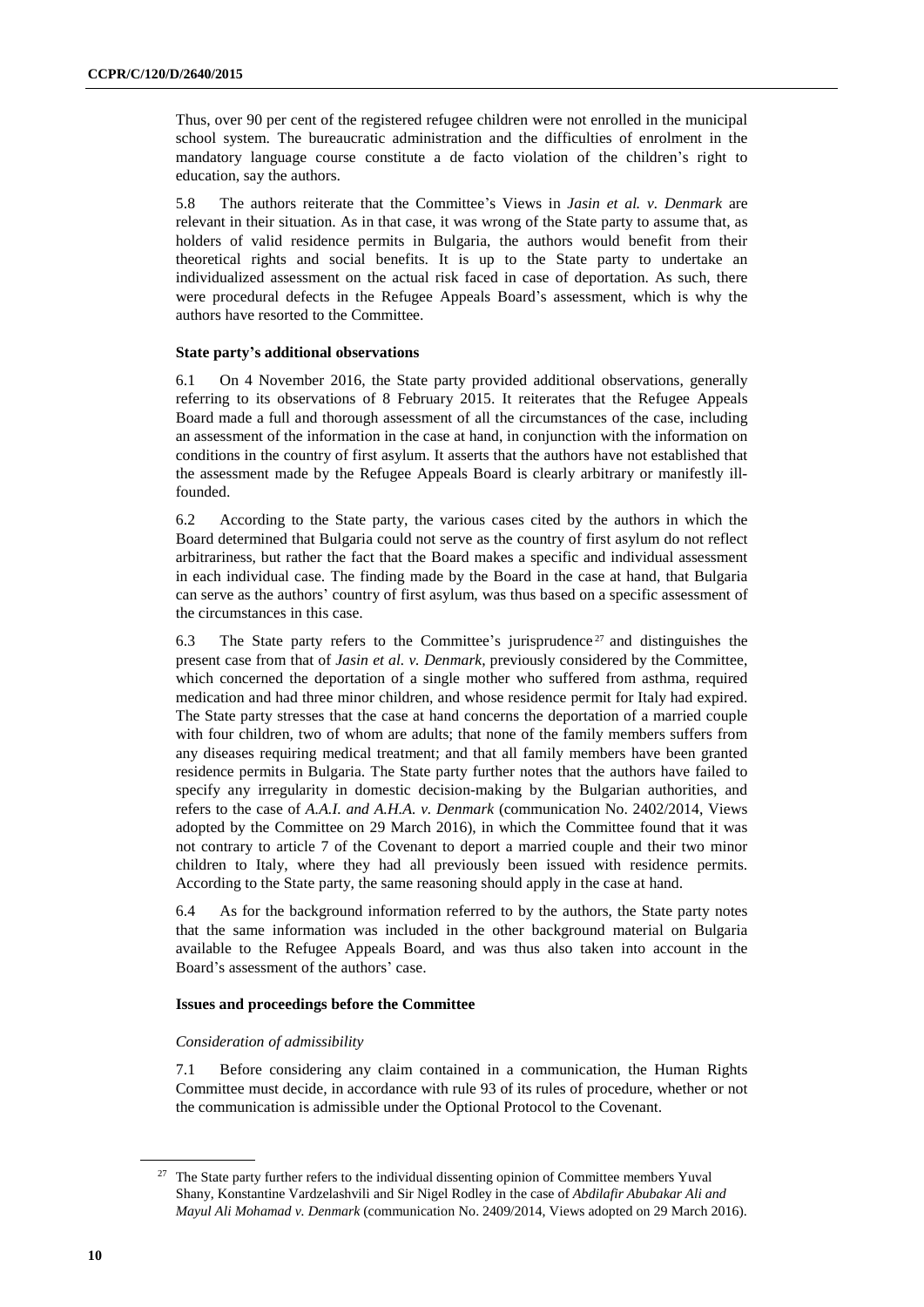7.2 As required under article 5 (2) (a) of the Optional Protocol, the Committee has ascertained that the same matter is not being examined under another procedure of international investigation or settlement.

7.3 The Committee notes that the State party has not contested the admissibility of the communication under article 5 (2) (b) of the Optional Protocol. It also observes that the authors filed an application for asylum, which was rejected by the Refugee Appeals Board on 3 August 2015. Accordingly, the Committee considers that domestic remedies have been exhausted.

7.4 The Committee notes the State party's argument that the authors' claims with respect to article 7 should be held inadmissible for lack of substantiation. However, the Committee considers that, for the purpose of admissibility, the authors have adequately explained the reasons why they fear that their forcible return to Bulgaria would result in a risk of treatment that would be in violation of article 7 of the Covenant. As no other obstacles to admissibility exist, the Committee declares the communication admissible insofar as it appears to raise issues under article 7 of the Covenant, and proceeds to its consideration of the merits.

#### *Consideration of the merits*

8.1 The Committee has considered the present communication in the light of all the information made available to it by the parties, as required by article 5 (1) of the Optional Protocol.

8.2 The Committee notes the authors' claim that deporting them and their four children, two of whom are minors, to Bulgaria on the basis of the Dublin Regulation principle of "first country of asylum" would expose them to treatment contrary to article 7 of the Covenant. The Committee notes that the authors base their arguments on, inter alia, the socioeconomic situation they would face, notably the lack of access to financial or social assistance and to integration programmes for refugees and asylum seekers, as well as by the general conditions of reception for asylum seekers and refugees in Bulgaria. The authors have contended that they would have no access to social housing or temporary shelters; that they would not be able to find accommodation or jobs and would therefore face homelessness and be forced to live on the streets; and that they would be exposed to acts of a xenophobic nature and left without protection.

8.3 The Committee recalls paragraph 12 of its general comment No. 31 (2004) on the nature of the general legal obligation imposed on States parties to the Covenant, in which it refers to the obligation of States parties not to extradite, deport, expel or otherwise remove a person from their territory where there are substantial grounds for believing that there is a real risk of irreparable harm, such as that contemplated by article 7 of the Covenant. The Committee has also indicated that the risk must be personal<sup>28</sup> and that the threshold for providing substantial grounds to establish that a real risk of irreparable harm exists is high.<sup>29</sup> The Committee further recalls its jurisprudence that considerable weight should be given to the assessment conducted by the State party, and that it is generally for the organs of the States parties to the Covenant to review and evaluate facts and evidence in order to determine whether such risk exists,<sup>30</sup> unless it is found that the evaluation was clearly arbitrary or amounted to a denial of justice.<sup>31</sup>

<sup>28</sup> Communications No. 2007/2010, *J.J.M. v. Denmark*, Views adopted on 26 March 2014, para. 9.2, and No. 692/1996, *A.R.J. v. Australia,* Views adopted on 28 July 1997, para. 6.6. See also Committee against Torture communications No. 282/2005, *S.P.A. v. Canada*, decision adopted on 7 November 2006; No. 333/2007, *T.I. v. Canada*, decision adopted on 15 November 2010; and No. 344/2008, *A.M.A. v. Switzerland*, decision adopted on 12 November 2010.

<sup>29</sup> See *J.J.M. v. Denmark*, para. 9.2, and communication No. 1833/2008*, X. v. Sweden*, Views adopted on 1 November 2011, para. 5.18.

<sup>30</sup> See communications No. 1763/2008, *Pillai et al. v. Canada*, Views adopted on 25 March 2011, para. 11.4, and No. 1957/2010, *Fan Bao Lin v. Australia*, Views adopted on 21 March 2013, para. 9.3.

<sup>31</sup> See, inter alia, communication No. 541/1993, *Simms v. Jamaica*, decision of inadmissibility adopted on 3 April 1995, para. 6.2.